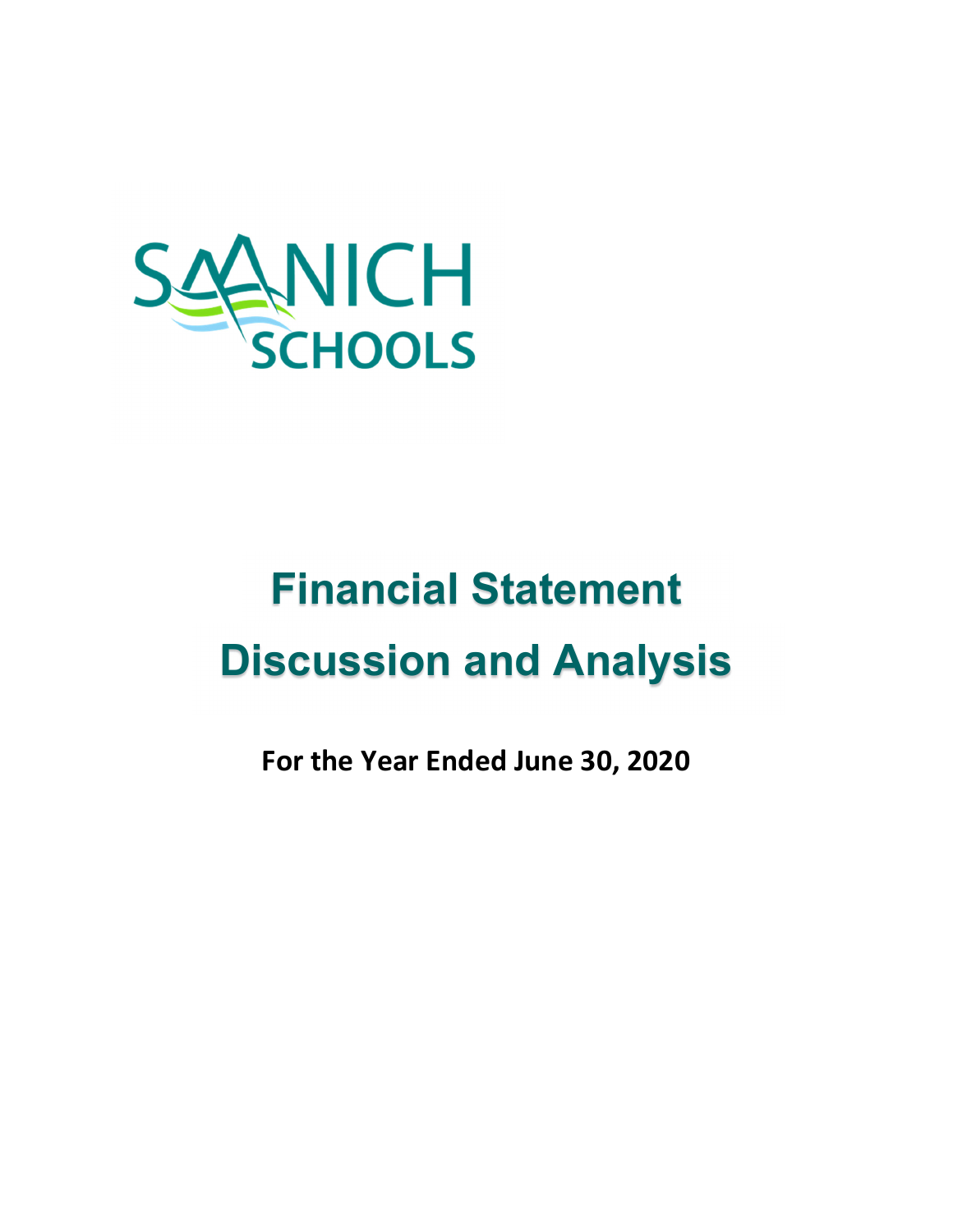### **For the Year Ended June 30, 2020**

The following is a discussion and analysis of the Saanich School District's financial performance for the fiscal year ended June 30, 2020. This report is a summary of the district's financial activities based on currently known facts, decisions, or conditions. The results of the current year are discussed in comparison with the prior year and budget. This report should be read in conjunction with the district's financial statements.

### **OVERVIEW OF THE SCHOOL DISTRICT**

The Saanich School District serves more than 7,700 student FTE in: 14 neighborhood schools [\(8](https://www.sd63.bc.ca/node/1504)  [elementary schools, 3 middle schools, and 3 secondary schools\)](https://www.sd63.bc.ca/node/1504); the Children's Development Centre; the South Island Distance Education School (SIDES); the Individual Learning Centre (ILC), the Continuing Education program; and the Saanich International Student Program.

Strategic Plan 2020 guides the Board of Education and its employees and partners in delivering educational programs through the period 2017/18 to 2020/21. The Strategic Plan is organized around the following four themes under which detailed goals with measurable objectives have been developed:

- Student Success:
- Diversity and Inclusion;
- Relationships and Partnerships; and
- Operational Excellence.

### **UNDERSTANDING SCHOOL DISTRICT FINANCIAL PERFORMANCE**

Annual surplus and accumulated surplus<sup>[1](#page-1-0)</sup> are key financial statement performance indicators; however, interpreting the meaning of these figures in BC school districts is complicated by the use of fund accounting and deferral accounting. The use of fund accounting means the financial statements of school districts are a consolidation of three separate funds (operating, special purpose and capital), and each of these funds differs with respect to the methods of accounting used and the legislative and other constraints on budgeting and financial results. This means financial performance can only be fully understood by reviewing each fund separately. Financial performance for each fund is reported in the supplementary schedules that follow the notes to the financial statements.

|                | <b>Operating Fund</b>   Annual program revenues and expenditures are reported within the |  |  |  |  |
|----------------|------------------------------------------------------------------------------------------|--|--|--|--|
|                | operating fund and special purpose fund (see below). Annual and                          |  |  |  |  |
| 2020 Revenues: | accumulated surplus within the operating fund are important indicators of                |  |  |  |  |
| \$78.2 million | financial performance and financial health for school districts. This is                 |  |  |  |  |

<span id="page-1-0"></span> $1$  Annual surplus is the extent to which annual revenues exceed expenses. If annual expenses exceed revenues the result is referred to as an annual deficit. An accumulated surplus position is the extent to which revenues from all previous years have exceeded expenses from all previous years. An accumulated deficit position occurs when expenses from all previous years exceed revenues from all previous years. When an accumulated deficit occurs, it means future revenues are needed to pay for past expenditures.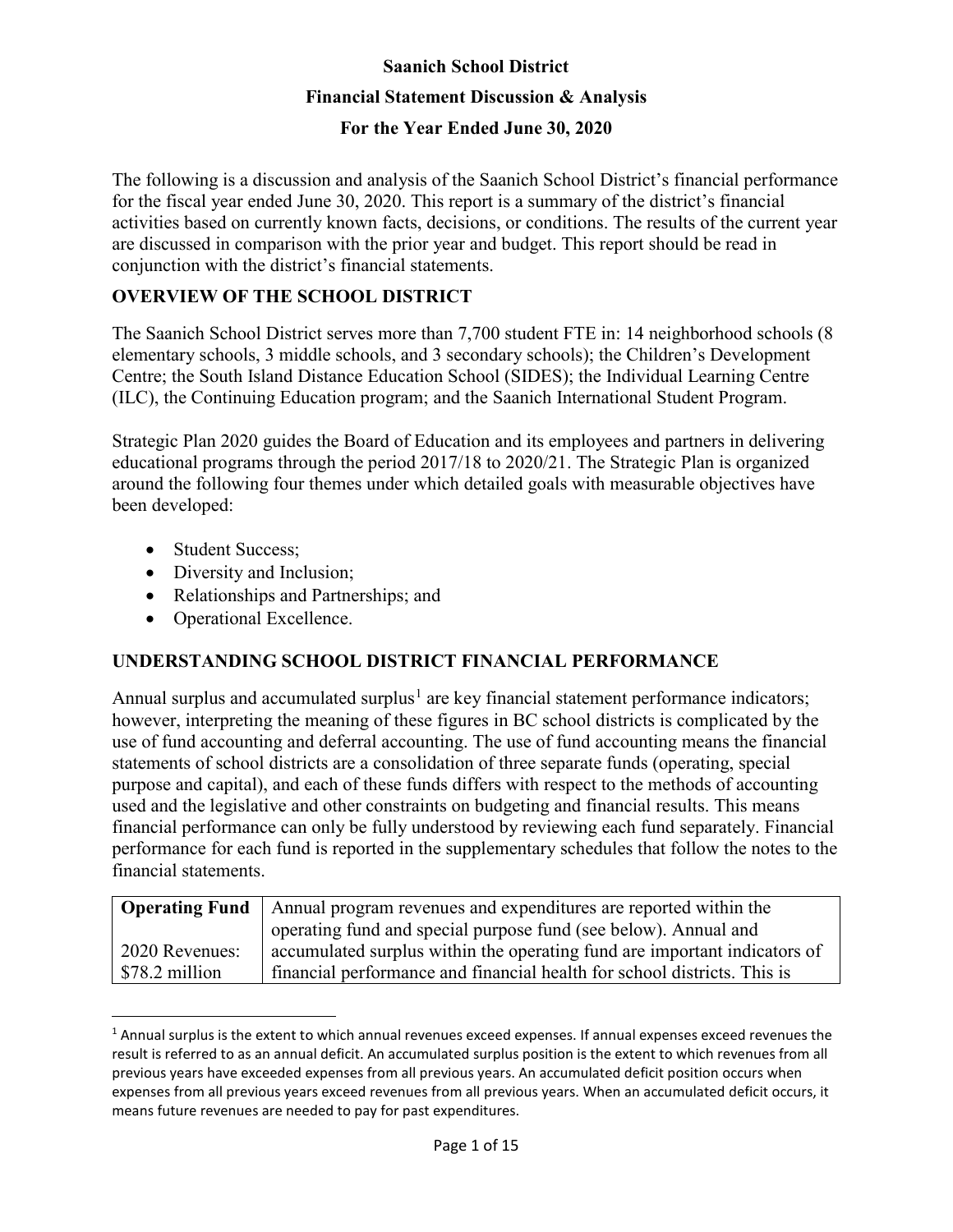#### **Saanich School District**

#### **Financial Statement Discussion & Analysis**

### **For the Year Ended June 30, 2020**

|                        | because school districts are not permitted to budget for or incur an<br>accumulated deficit position. This means when a school district has<br>accumulated operating surplus available it can be used to budget for future<br>expenditures and to reduce financial risk associated with unforeseen<br>circumstances. |
|------------------------|----------------------------------------------------------------------------------------------------------------------------------------------------------------------------------------------------------------------------------------------------------------------------------------------------------------------|
| <b>Special Purpose</b> | The special purpose fund includes grants and school generated funds that                                                                                                                                                                                                                                             |
| Fund                   | are restricted for a specific purpose. Annual and accumulated surplus is<br>always zero because revenues are recognized only as related expenditures                                                                                                                                                                 |
| 2020 Revenues:         | occur (deferral method of accounting). If expenditures for a program                                                                                                                                                                                                                                                 |
| \$11.6 million         | within the special purpose fund exceed available revenues, the resulting                                                                                                                                                                                                                                             |
|                        | deficit is transferred to the operating fund, reducing accumulated operating<br>surplus.                                                                                                                                                                                                                             |
|                        |                                                                                                                                                                                                                                                                                                                      |
| <b>Capital Fund</b>    | The capital fund reports investment in and financing activities related to                                                                                                                                                                                                                                           |
| 2020 Capital           | capital assets. Capital contributions (funding) from the Province are<br>accounted for using the deferral method of accounting, whereby                                                                                                                                                                              |
| Funding                | recognition of capital funding revenue is spread out over the life of the                                                                                                                                                                                                                                            |
| Received or            | related capital assets to match with the amortization expense which                                                                                                                                                                                                                                                  |
| Receivable: \$6.3      | reflects the use of the asset over its life. This means capital fund revenues                                                                                                                                                                                                                                        |
| million                | are not a reflection of funding actually received in a given year. Also,                                                                                                                                                                                                                                             |
|                        | capital revenues only offset amortization expense in the capital fund to the                                                                                                                                                                                                                                         |
| 2020 Capital<br>Assets | extent assets were funded by provincial capital grants. As many capital<br>investments are funded by operating revenues (recorded as transfers of                                                                                                                                                                    |
| Purchased: \$6.9       | accumulated operating surplus to the capital fund), the capital fund                                                                                                                                                                                                                                                 |
| million                | normally reports an annual deficit.                                                                                                                                                                                                                                                                                  |
|                        |                                                                                                                                                                                                                                                                                                                      |
|                        | In short, capital fund revenues, expenses and annual surplus (deficit) are                                                                                                                                                                                                                                           |
|                        | not a meaningful indicator of annual financial performance.                                                                                                                                                                                                                                                          |

### **FINANCIAL HIGHLIGHTS**

As reported in the Statement of Operations, for the year ended June 30, 2020 the district's revenues exceeded its expenses resulting in an annual surplus of \$1,724,492 (2019 result was a surplus of \$162,543). This was comprised of the combined financial results of the operating fund and the capital fund as follows:

| Annual Surplus (Deficit) | June 30, 2020 | June 30, 2019 |
|--------------------------|---------------|---------------|
| <b>Operating Fund</b>    | 1,437,525     | 1,042,562     |
| Capital Fund             | 286,967       | (880,019)     |
| Combined                 | 1,724,492     | 162,543       |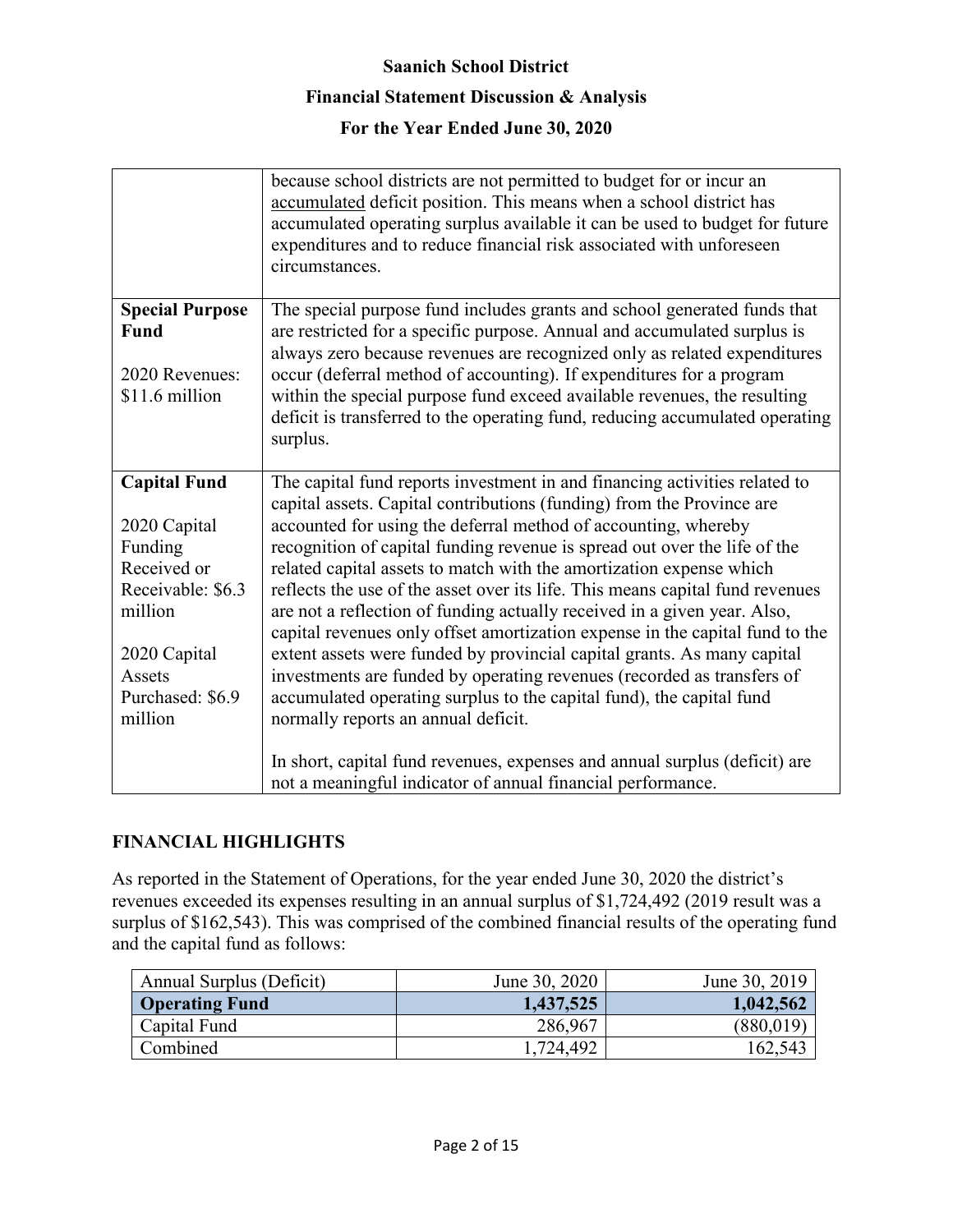In the operating fund, annual surplus of \$1,437,525 resulted in an increase to accumulated operating surplus from \$5,240,553 at the beginning of the year to \$6,678,078 as at June 30, 2020. This growth exceeded the forecast expectation (May 2020) that accumulated operating surplus would likely grow more modestly. This occurred because grant revenues exceeded budget, and because employee benefit costs and service and supplies expenses were lower than budget and forecast, in part due to the pandemic.

Historical accumulated operating surplus from 2008 to 2020 is presented is Exhibit 1.



### **Exhibit 1: Accumulated Operating Surplus (\$ millions) by Fiscal Year**

This historical depletion of accumulated operating surplus up until 2015 was largely the result of the combined effect of declining student enrolment and funding rates that did not pace inflation. Provincial operating grants, which comprise approximately 85% of total operating fund revenues, are determined largely based on student enrolment. As enrolment and funding declines, financial pressure results because many program expenditures such as facility and administration costs do not vary directly with student enrolment. Conversely, as enrolment grows financial flexibility improves.

While enrolment growth beginning in 2016 (see Exhibit 2) has contributed to accumulated surplus growth beginning in 2017, the district has also intentionally increased accumulated operating surplus by building appropriate contingency reserves (per Board Policy 2050) to reduce financial risk and to protect future program stability. Enrolment is forecasted to remain stable or grow modestly over the next 5 years. However, as discussed in the significant events section, the pandemic is expected to have an impact on enrolment and revenues for the 2020/21 school year.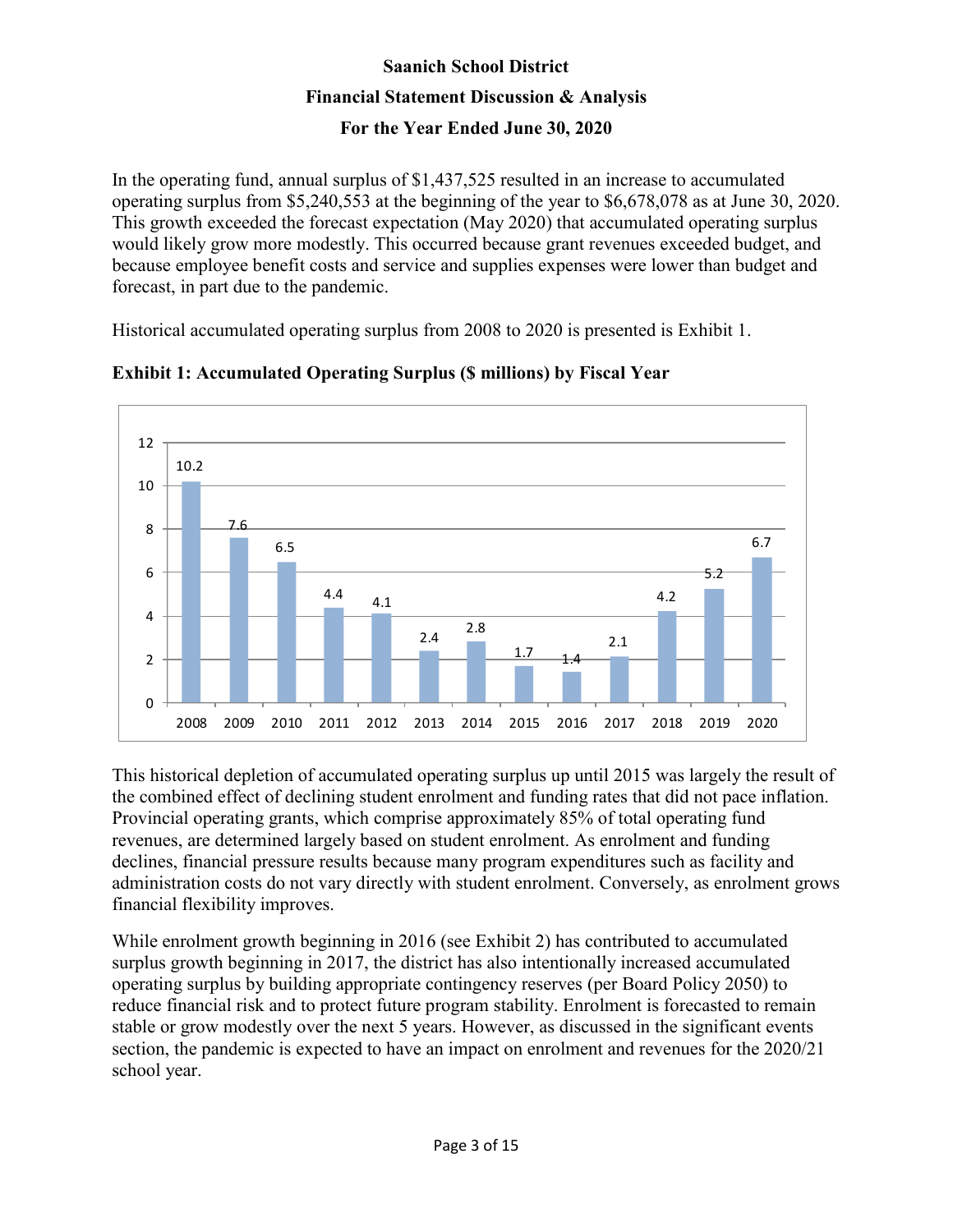

**Exhibit 2: Funded FTE Enrolment by Fiscal Year**

### Capital Investment

During the year ended June 30, 2020, the district invested \$6.9 million in capital additions that were funded by: Provincial capital funding  $(\$5.1$  million), ministry restricted capital<sup>[2](#page-4-0)</sup>  $(\$0.1$ million) and the operating fund (\$1.7 million). Capital additions during the year included the following projects:

| Project                                | Total    | Invested | Completion     |
|----------------------------------------|----------|----------|----------------|
|                                        | Budgeted | 1n       | Date           |
|                                        | Cost     | 2019/20  |                |
| Keating Elementary Seismic Mitigation  | \$6.2m\$ | \$1.1m   | September 2019 |
| and 4 Classroom Addition               |          |          |                |
| Children's Development Centre          | \$4.3m\$ | \$0.3m   | Fall 2021      |
| Replacement                            |          |          |                |
| Portables for Child Care (MCFD Child   | \$3.2m   | \$0.9m   | Fall 2020      |
| Care Capital Funding)                  |          |          |                |
| Dust Extraction Equipment Replacement  | \$2.2m   | \$1.1m   | Ongoing        |
| Computer Hardware Upgrades             | \$0.8m   | \$0.7m   | Ongoing        |
| Portable Classrooms (enrolment growth) | \$0.7m   | \$0.5m   | Fall 2020      |

<span id="page-4-0"></span> $<sup>2</sup>$  Ministry restricted capital is generated primarily from capital project savings and proceeds of asset dispositions</sup> that are allocated to the Minister of Education pursuant to the School Act.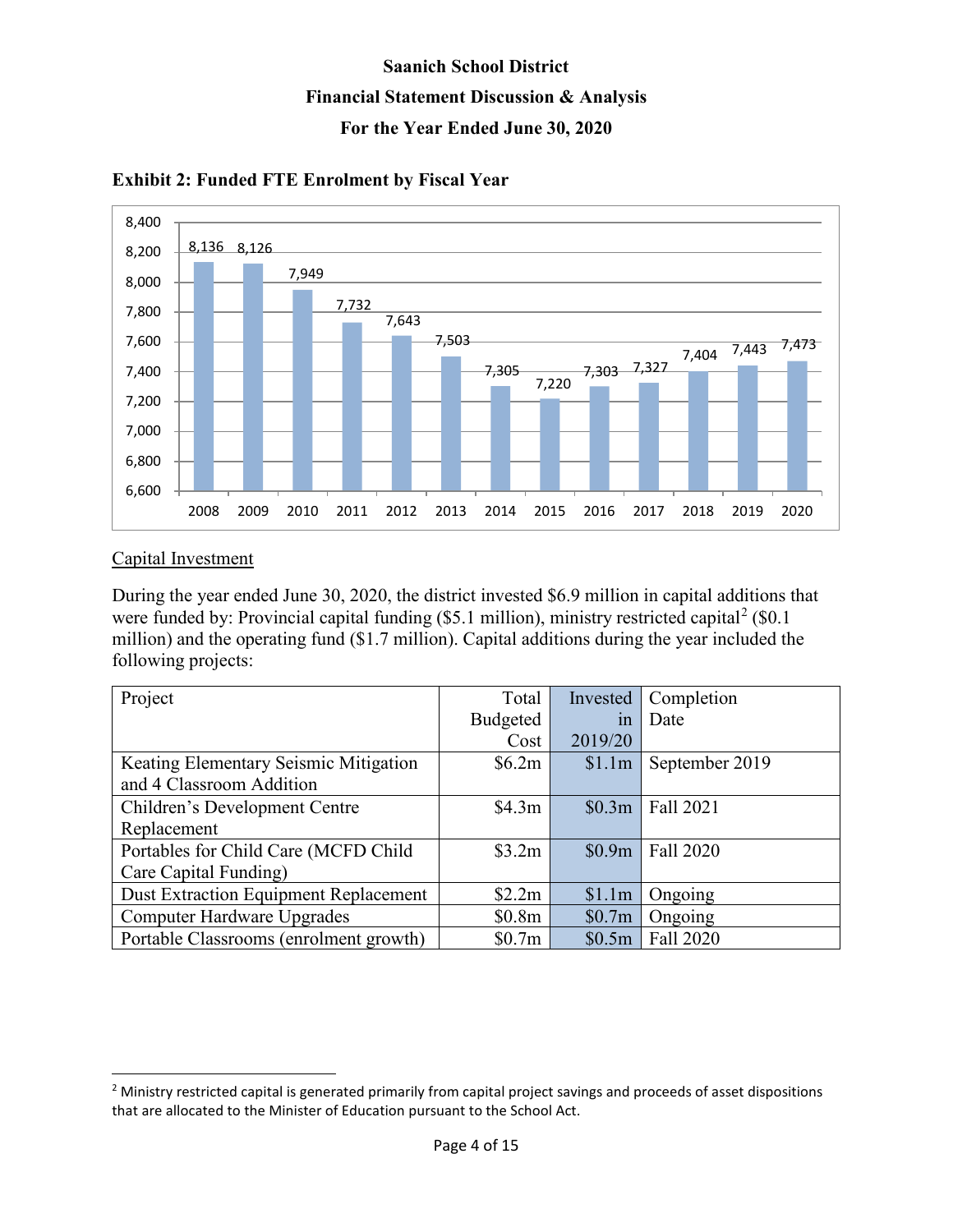### **For the Year Ended June 30, 2020**

#### Significant Financial Events

- **COVID-19 pandemic** There were a number of operational and financial implications associated with the suspension of in-class instruction (from March 30 to May 30, 2020), and with providing continuity of educational opportunities, and additional support for vulnerable students and children of essential workers. This resulted in some additional costs, offset by savings in other areas including employee benefit costs, fuel/utilities and services and supplies. While the implementation of federal travel restrictions did not materially impact the 2019/20 fiscal year, it will significantly reduce international student enrolment and tuition revenue in the 2020/21 fiscal year, and possibly beyond. The 2020/21 preliminary budget reflects a \$2.4 million reduction to budgeted international program revenues. In order to increase accumulated operating surplus available to offset future revenues losses, from April to June 2020 the district restricted non-essential expenditures. Restriction of non-essential expenditures and other net cost savings resulted in a greater than forecasted growth in accumulated operating surplus in fiscal 2019/20.
- **CUPE Job Action** In the fall of 2019, CUPE job action resulted in a 3-week school closure with both CUPE and Teachers on the picket lines. The Ministry of Education reduced the district's funding to reflect the net reduction to operating costs.
- **Ratification of Teacher and CUPE collective agreements** New collective agreements (July 1, 2019 to June 30, 2022) were ratified and implemented before the end of the 2019/20 fiscal year.
- **Long Range Facilities Plan** The Board approved an updated [Long Range Facilities Plan](https://www.sd63.bc.ca/sites/default/files/SD63LRFPFinalApr2020.pdf) in May 2020. A key risk identified in the plan is the need to address over-capacity in south zone elementary schools. To address this risk the district is undertaking a boundary review in the fall of 2020; installing three portable classrooms at elementary schools in the south zone for September 2020; and working on plans for permanent expansion.
- **Funding Formula Review** In February 2020, the Ministry of Education announced the implementation of certain recommendations from the funding model review. The Ministry confirmed they would not implement recommendations related to funding by headcount or the prevalence model for funding unique needs for the 2020/21 year. These and other recommendations may be implemented after further review in phase 2 of the project. The Ministry is implementing certain accountability recommendations (not related to the calculation of funding) and targeted funding for children and youth in care.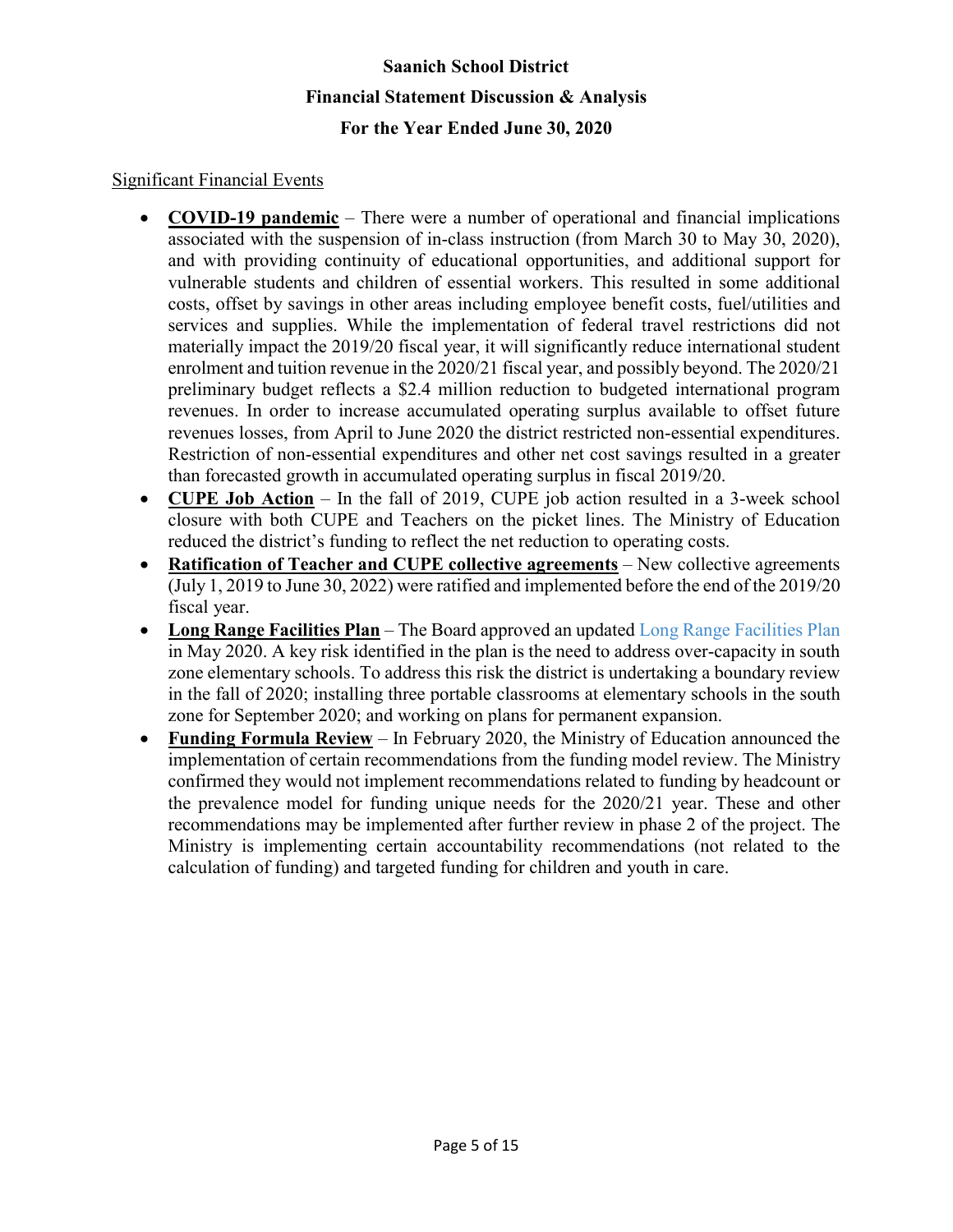### **For the Year Ended June 30, 2020**

### **FINANCIAL ANALYSIS OF THE SCHOOL DISTRICT**

In this section, actual results are compared to the prior year and budget (where applicable) in more detail. For the statement of operations, the analysis is performed for each of the three funds.

### **Statement of Financial Position (All Funds)**

The table below includes explanations for significant variances in the statement of financial position relative to the prior year.

|                  | 2020        | 2019        | <b>Analysis of Variance</b>                    |
|------------------|-------------|-------------|------------------------------------------------|
| Cash             | 22,220,286  | 20,739,191  | Increased by \$1.5 million due to increased    |
|                  |             |             | accumulated surplus and the timing of cash     |
|                  |             |             | receipts and disbursements.                    |
| Due from         | 928,267     | 1,918,031   | Decreased by \$1.0 million due to fewer active |
| $Province -$     |             |             | capital projects in progress at year-end and a |
| Ministry         |             |             | lower classroom enhancement fund               |
|                  |             |             | receivable.                                    |
| Accounts         | \$1,836,422 | 1,363,115   | Increased by \$0.5 million primarily due to    |
| Receivable -     |             |             | growth of the medical and dental benefit plan  |
| Other            |             |             | surplus by \$0.6 million. This growth is       |
|                  |             |             | attributable to reduced benefit plan usage     |
|                  |             |             | during the pandemic.                           |
| Unearned         | 3,290,886   | 5,205,571   | Decreased by \$1.9 million due to decreased    |
| Revenue          |             |             | international student registrations for the    |
|                  |             |             | 2020/21 school year. This decrease is          |
|                  |             |             | attributable to study permit restrictions as a |
|                  |             |             | result of the pandemic.                        |
| Deferred Capital | 121,643,187 | 119,848,134 | Increased by \$1.8 million primarily due to    |
| Revenue          |             |             | capital funding received (\$6.3m) offset by    |
|                  |             |             | amortization of capital funding revenue        |
|                  |             |             | (\$4.4m).                                      |
| Tangible Capital | 147,721,235 | 146,812,713 | Increased by \$0.9 million due to capital      |
| Assets           |             |             | investment (\$6.9m) offset by amortization of  |
|                  |             |             | capital assets (\$6.0m).                       |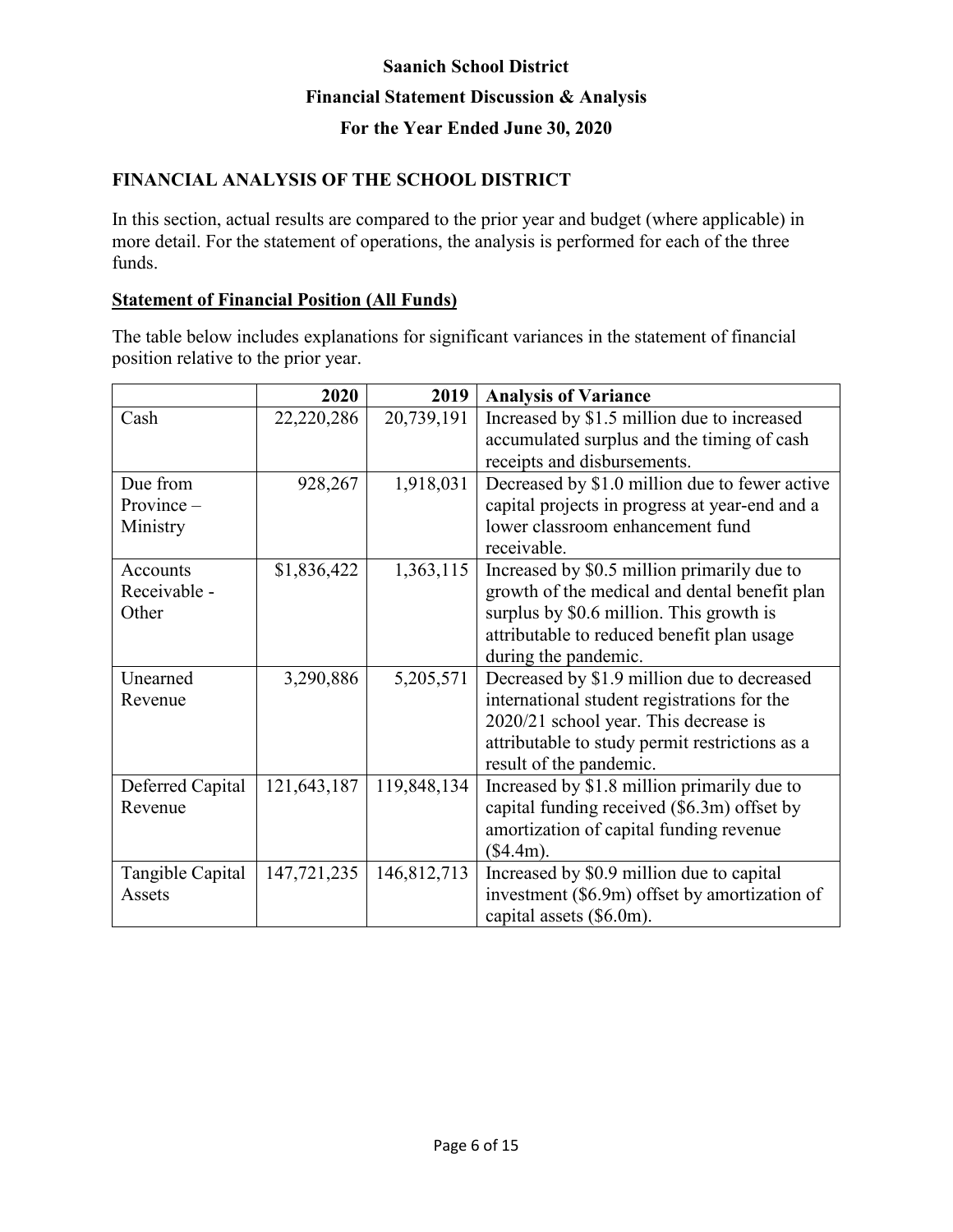### **For the Year Ended June 30, 2020**

|                                    | Amended        | Actual     | Actual     | Actual     |
|------------------------------------|----------------|------------|------------|------------|
|                                    | Budget 2019/20 | 2019/20    | 2018/19    | 2017/18    |
|                                    | (Adjusted)     |            |            |            |
|                                    |                |            |            |            |
| Revenues                           | 77,302,245     | 78,169,407 | 78,720,301 | 76,601,225 |
| Expenses and fund transfers        | 80, 842, 798   | 76,731,882 | 77,677,739 | 74,449,442 |
| Surplus (Deficit)                  | (3,540,553)    | 1,437,525  | 1,042,562  | 2,101,783  |
| remove surplus carry-forwards      | 1,628,489      |            |            |            |
| <b>Annual Operating Surplus</b>    | (1,912,064)    | 1,437,525  | 1,042,562  | 2,101,783  |
| (Deficit)                          |                |            |            |            |
|                                    |                |            |            |            |
| <b>Opening Accumulated Surplus</b> | 5,240,553      | 5,240,553  | 4,197,991  | 2,096,208  |
| <b>Closing Accumulated Surplus</b> | 3,328,489      | 6,678,078  | 5,240,553  | 4,197,991  |

#### **Statement of Operations by Fund – Operating Fund**

The 2019/20 Amended Budget included, as a source of funding, appropriation of \$3,540,553 in accumulated operating surplus comprised of: \$1,628,489 for district and school program carryforwards, \$650,000 allocated to purchase portable classrooms and \$1,262,064 to balance the 2019/20 budget.

Appropriation of accumulated surplus for carry-forwards is a mechanism for funding initiatives and programs that span more than one fiscal year. When comparing actual results to budget it is important to understand that carry-forward balances are reflected as expenditures in the budget, and that actual expenditures will always be lower than budget by the amount that carry-forward balances are maintained at year-end. While carry-forward balances may increase or decrease, it is expected that they will be maintained over time. As shown in the table above, if the opening carry-forward balances had remained unchanged during the year, the adjusted budgeted operating deficit would be \$1,912,064<sup>[3](#page-7-0)</sup>. Actual results, a surplus of \$1,437,525, exceeded this amount by \$3,349,589. This difference consisted primarily of: revenues exceeding budget by \$0.9 million; benefit costs below budget by \$1.0 million, and service and supply expenses below expectation (assuming consistent carry-forward balances) by \$1.4 million.

Detailed information on the operating fund is presented in schedules 2 to 2C following the notes to the financial statements. Revenues, expenditures and accumulated operating surplus are analysed in greater detail below.

<span id="page-7-0"></span><sup>&</sup>lt;sup>3</sup> Equal to accumulated surplus appropriated to balance the budget (\$1,262,064) and accumulated operating surplus allocated to purchase portable classrooms for the 2020/21 school year (\$650,000).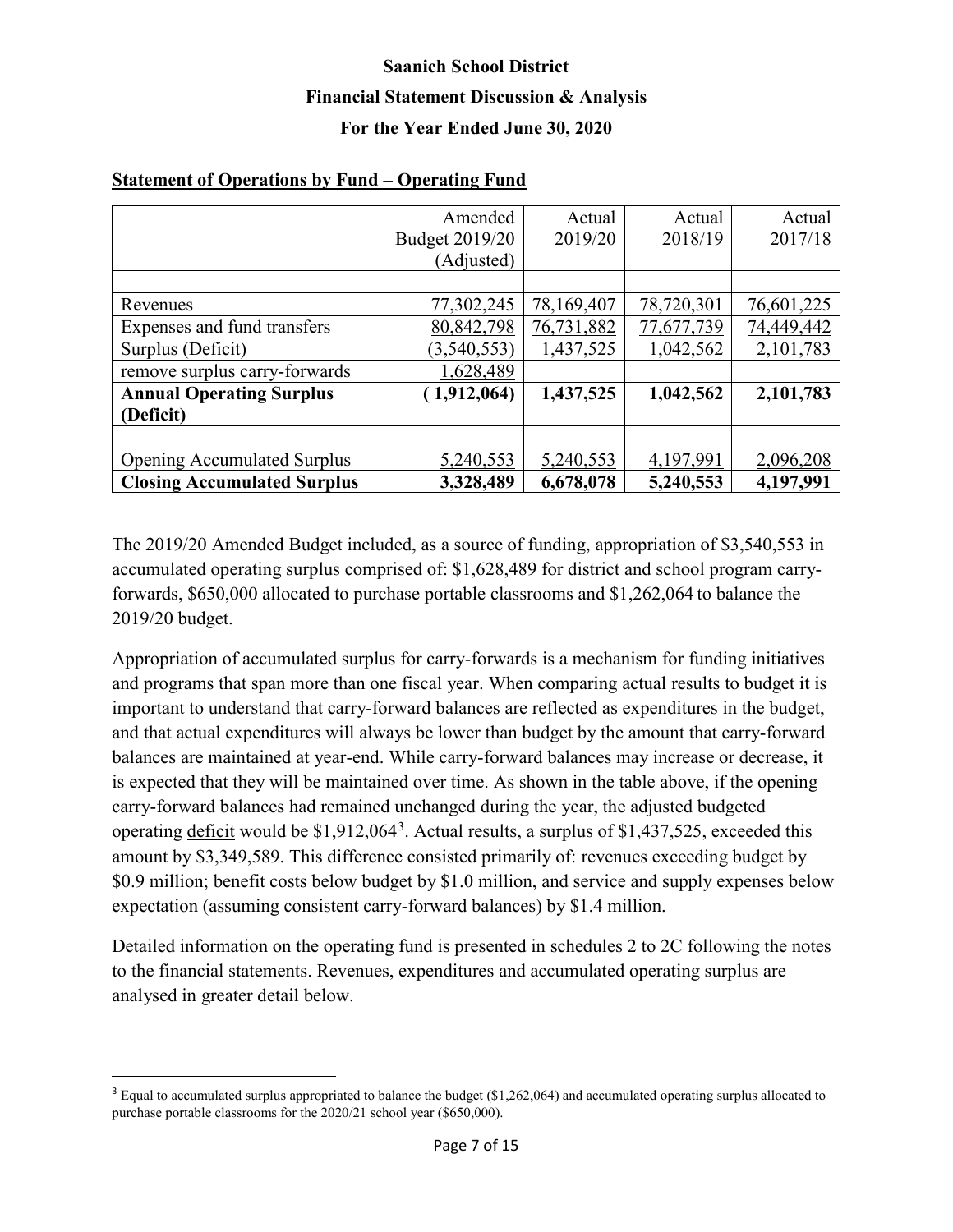### Operating Fund Revenues

A high level summary of operating fund revenues is presented below and explanations of significant variances follows. A more detailed presentation of operating revenues is presented in schedule 2A following the notes to the financial statements.

|                           | Amended        | Actual     | Amended        | Actual     |
|---------------------------|----------------|------------|----------------|------------|
|                           | Budget 2019/20 | 2019/20    | Budget 2018/19 | 2018/19    |
| <b>Grant Revenue</b>      | 65,146,418     | 66,403,355 | 65,828,025     | 66,678,562 |
| <b>Tuition Revenue</b>    | 4,744,000      | 4,698,186  | 4,718,400      | 4,705,976  |
| (International            |                |            |                |            |
| Program)                  |                |            |                |            |
| Other Revenue             | 6,681,827      | 6,334,392  | 6,537,299      | 6,571,962  |
| <b>Rentals and Leases</b> | 380,000        | 378,889    | 380,000        | 373,872    |
| Investment Income         | 350,000        | 354,585    | 195,000        | 389,929    |
|                           |                |            |                |            |
| <b>Total Revenues</b>     | 77,302,245     | 78,169,407 | 77,658,724     | 78,720,301 |

#### **Grant Revenues:**

Budgeted grant revenues in 2019/20 were \$0.7 million lower than 2018/19 budgeted grant revenues primarily due to strike savings of \$3.5 million offset by growth in operating grants of \$2.5 million (for enrolment growth and inflation) and growth in other grants.

Actual 2019/20 grant revenues exceeded 2019/20 budget by \$1.3 million because funding for the Teacher's collective agreement (\$0.8m) was not reflected in the amended budget, and due to other small net increases to grants relative to budget.

### **Other Revenues:**

Actual 2019/20 other revenues were \$0.3 million below budget primarily due to refund of homestay fees (\$0.4m) for international students returning home during the pandemic. A corresponding decrease in homestay expense offset this revenue reduction.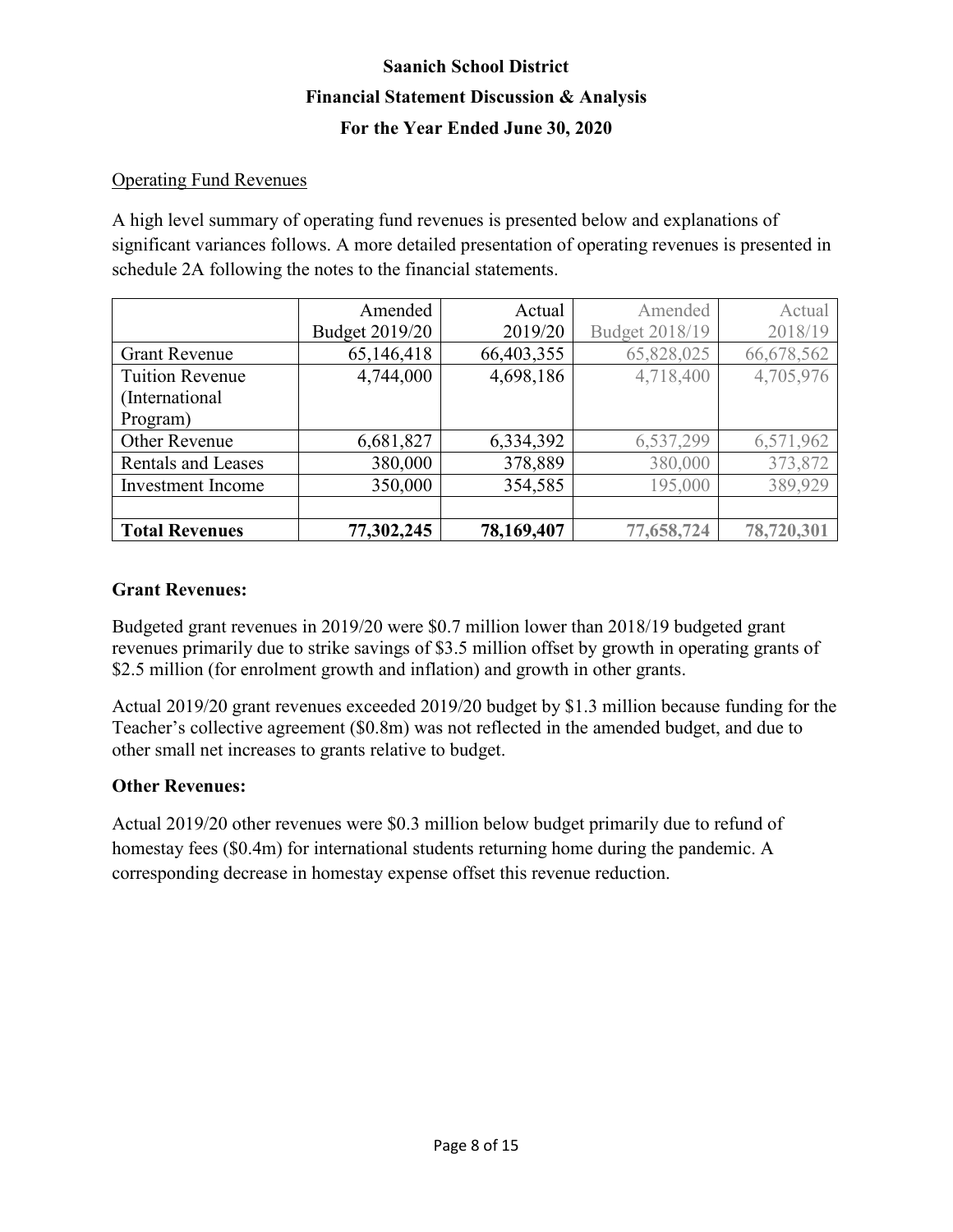### Operating Fund Expenses

Expenses in the financial statements are presented both by object (category of expense) and by function (program). Operating fund expenses are presented below using each method with explanations of significant variances following. A more detailed presentation of operating expenses is presented in schedules 2B and 2C following the notes to the financial statements.

| <b>Operating Fund</b>        | Amended        | Actual     | Amended               | Actual     |
|------------------------------|----------------|------------|-----------------------|------------|
| <b>Expenditure by Object</b> | Budget 2019/20 | 2019/20    | <b>Budget 2018/19</b> | 2018/19    |
| <b>Salaries</b>              |                |            |                       |            |
| Teachers                     | 30, 362, 789   | 30,506,920 | 31,066,228            | 30,756,672 |
| Principals and Vice          | 4,328,314      | 4,408,634  | 4,230,236             | 4,396,163  |
| Principals                   |                |            |                       |            |
| <b>Education Assistants</b>  | 5,176,360      | 4,733,578  | 4,741,171             | 4,519,962  |
| <b>Support Staff</b>         | 7,861,798      | 7,963,113  | 7,846,015             | 8,259,295  |
| <b>Other Professionals</b>   | 2,854,243      | 2,919,741  | 2,536,493             | 2,570,896  |
| Substitutes                  | 2,455,348      | 2,445,883  | 2,675,460             | 2,900,088  |
| <b>Total Salaries</b>        | 53,038,852     | 52,977,869 | 53,095,603            | 53,403,076 |
| <b>Employee Benefits</b>     | 13,941,284     | 12,903,068 | 13,457,721            | 13,350,241 |
| <b>Total Salaries and</b>    | 66,980,136     | 65,880,937 | 66,553,324            | 66,753,317 |
| <b>Benefits</b>              |                |            |                       |            |
| Service and Supplies         | 13,382,286     | 9,081,506  | 13,162,361            | 10,244,835 |
| expense                      |                |            |                       |            |
| Fund transfers               | 480,376        | 1,769,439  | 559,590               | 679,587    |
| (schedule 2)                 |                |            |                       |            |
| <b>Total Service and</b>     | 13,862,662     | 10,850,945 | 13,721,951            | 10,924,422 |
| <b>Supplies and fund</b>     |                |            |                       |            |
| transfers                    |                |            |                       |            |
| <b>Total Operating</b>       | 80,842,798     | 76,731,882 | 80,275,275            | 77,677,739 |
| <b>Expenditure</b>           |                |            |                       |            |

#### *Analysis of Variances by Object*

### **Salaries – Teachers**

Budgeted teacher salary expense in 2019/20 was \$0.7 million lower than 2018/19 budgeted expense due to strike savings (3 week CUPE job action) of \$2.2 million partially offset by increased teacher FTE and wage inflation.

Actual teacher salary cost in 2019/20 exceeded amended budget by about \$0.15 million; however, the cost (and related funding) of the new collective agreement was implemented before fiscal year-end (approximately \$0.8 million) and was not included in the amended budget. This result is consistent with the May 2020 fiscal forecast, which forecasted that teacher salary cost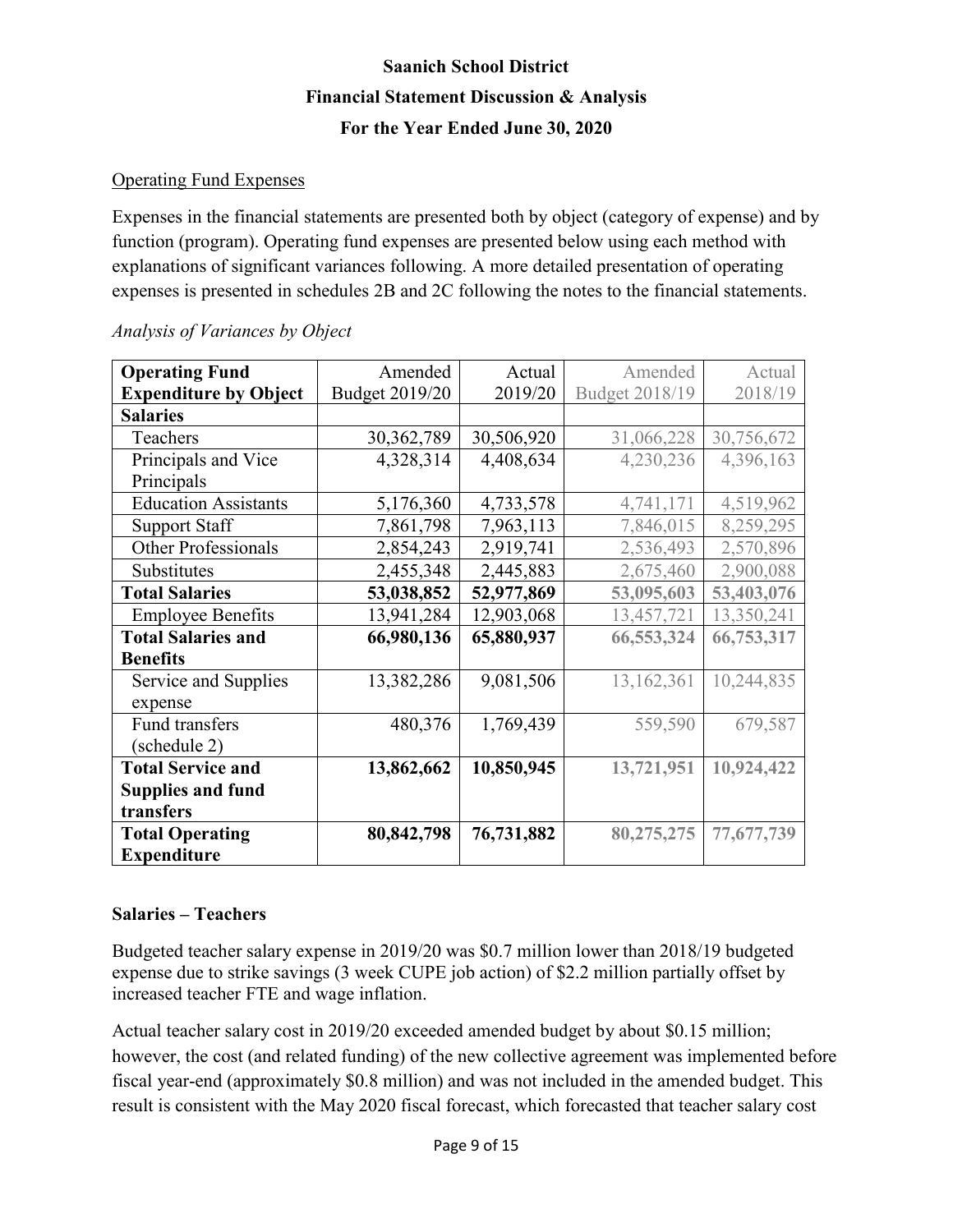(before reflection of the new collective agreement) would be below budget by about \$0.6 million.

Actual expense in 2018/19 did not vary significantly from budget.

The district is funded for 60.7 teacher FTE through the Classroom Enhancement Fund (CEF) for the restoration of class size and composition language. The CEF and related costs are reported in the special purpose fund and are not reflected in the operating fund figures reported above.

### **Salaries – Principals and Vice Principals (PVP)**

Budgeted PVP salary expense in 2019/20 was higher than budgeted expense in 2018/19 by \$0.1 million. This was due to inflationary salary increases offset slightly with reduced FTE due to a reorganization in the international program resulting in the reduction of a vice-principal position and the addition of 2 excluded manager positions.

In 2019/20 actual expense exceeded budget by \$0.1 million due to coverage for unanticipated leaves.

### **Salaries – Education Assistants (EA)**

Budgeted EA salary expense in 2019/20 exceeded budgeted expense in 2018/19 by \$0.4 million. This net increase was primarily due to: wage increases of \$0.3 million; budgeted FTE increases of \$0.5 million; and partially offset by strike savings (3 week CUPE job action) of \$0.3 million.

In 2019/20 actual expense was below budget by \$0.4 million primarily due to recruitment challenges (approx. \$0.3 million). In 2018/19, actual expense was approximately \$0.2 million below budget.

### **Salaries – Support Staff**

Budgeted Support Staff salary expense in 2019/20 was consistent with 2018/19, reflecting the net impact of wage increases offset by strike savings.

Actual expense in 2019/20 exceeded budget by \$0.1 million primarily due to operations staff wages funded by recoveries (other district budgets) in excess of budget.

### **Salaries – Other Professionals**

Budgeted other professional salary expense in the 2019/20 amended budget exceeded the 2018/19 amended budget by \$0.3 million primarily due to inflationary wage adjustments and the addition of 2 new manager positions in the international program.

Actual expense in 2019/20 and in 2018/19 did not vary significantly from budget.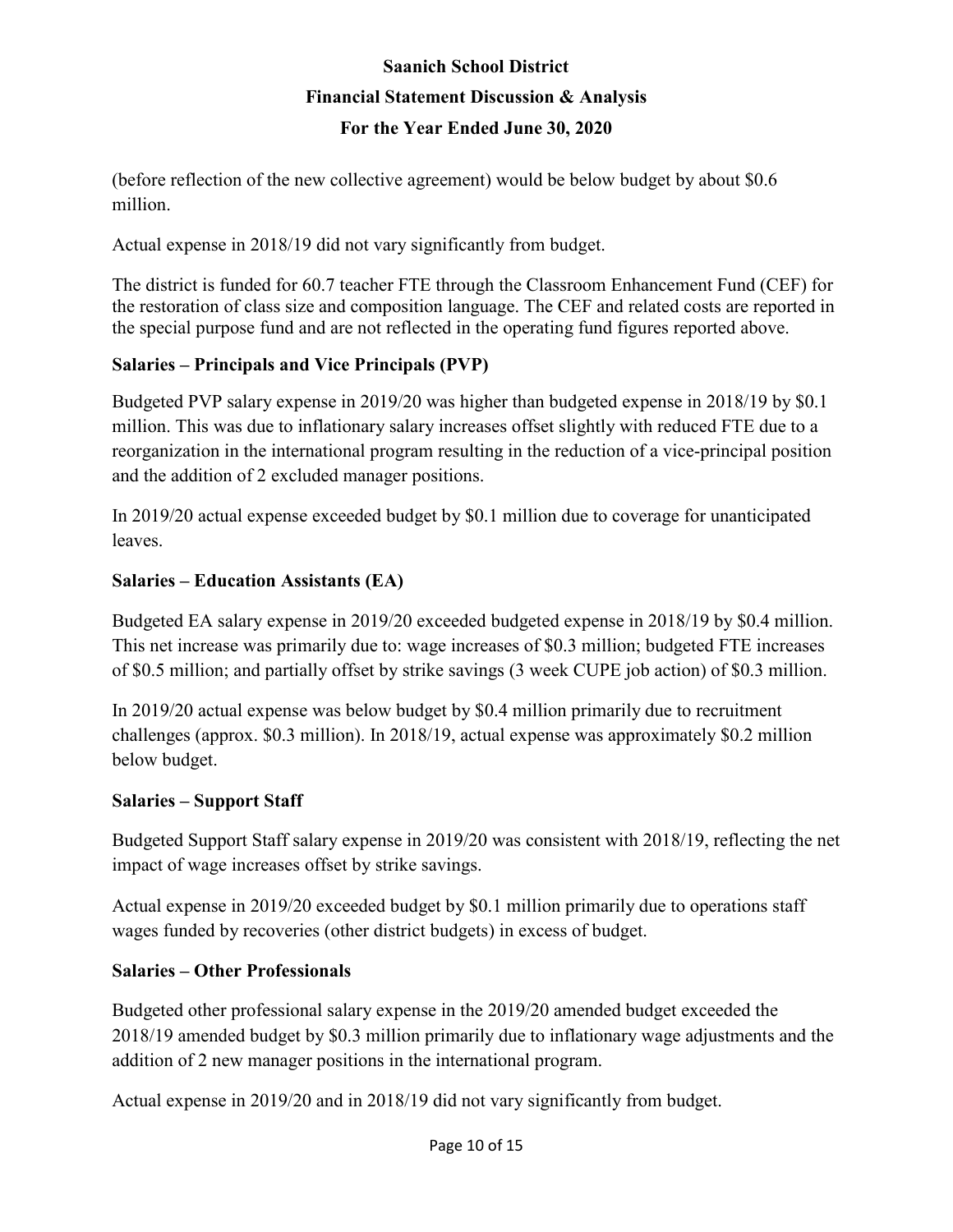#### **Salaries –Substitutes**

Actual substitute expenditures can exceed budget for two reasons: (1) another budget is used to fund additional substitute expenditure; or (2) replacement cost for illness exceeds budget.

Other budgets are commonly used to fund additional substitute cost. For example, a school or department may use a service and supplies budget to fund additional substitute cost so that teachers can work on curriculum implementation or other projects. Another example is use of support staff salary and benefit budget to fund substitute salaries when a position is vacant. In either of these scenarios, the overage in substitute costs (relative to budget) is offset by an underage in another budget line. However, this is not the case when substitute costs for illness exceeds budget. When actual replacement cost for illness exceeds budget it reduces the overall annual surplus of the school district.

Budgeted substitute salary expense in 2019/20 was lower than budgeted expense in 2018/19 by \$0.2m primarily due to the interruption in educational services due to CUPE job action. Actual expense in 2019/20 did not vary significantly from budget.

### **Employee Benefits**

Budgeted employee benefits expense in 2019/20 exceeded budgeted expense in 2018/19 by \$0.5 million primarily due to: net benefit plan cost escalation (\$0.6 million); benefit costs attributable to wage increases (\$0.4 million); and reduced expense due to strike savings (\$0.5 million).

Actual expense in 2019/20 was about \$1.0 million below budget due primarily to reduced medical and dental plan usage (\$0.6 million) attributable to the pandemic. For the last three months of the fiscal year, staff had limited access to dental or paramedical services. In 2018/19, actual expense was about \$0.1 million below budget.

### **Total Service and Supplies and Fund Transfers**

For the purpose of this analysis, fund transfers are combined with service and supply expense because fund transfers relate primarily to the purchase of capital assets from service and supply budgets in the operating fund.

It is expected actual service and supply expenditures will be less than budget as most surplus carry-forward balances are included as service and supply expenditure in the budget and are not fully spent. Also, service and supply budgets commonly fund other expenditures such as substitute costs.

In 2019/20, actual service and supply expenditures including fund transfers were below budget by \$3.0 million. As noted earlier, savings relative to budget exceeded the amount by which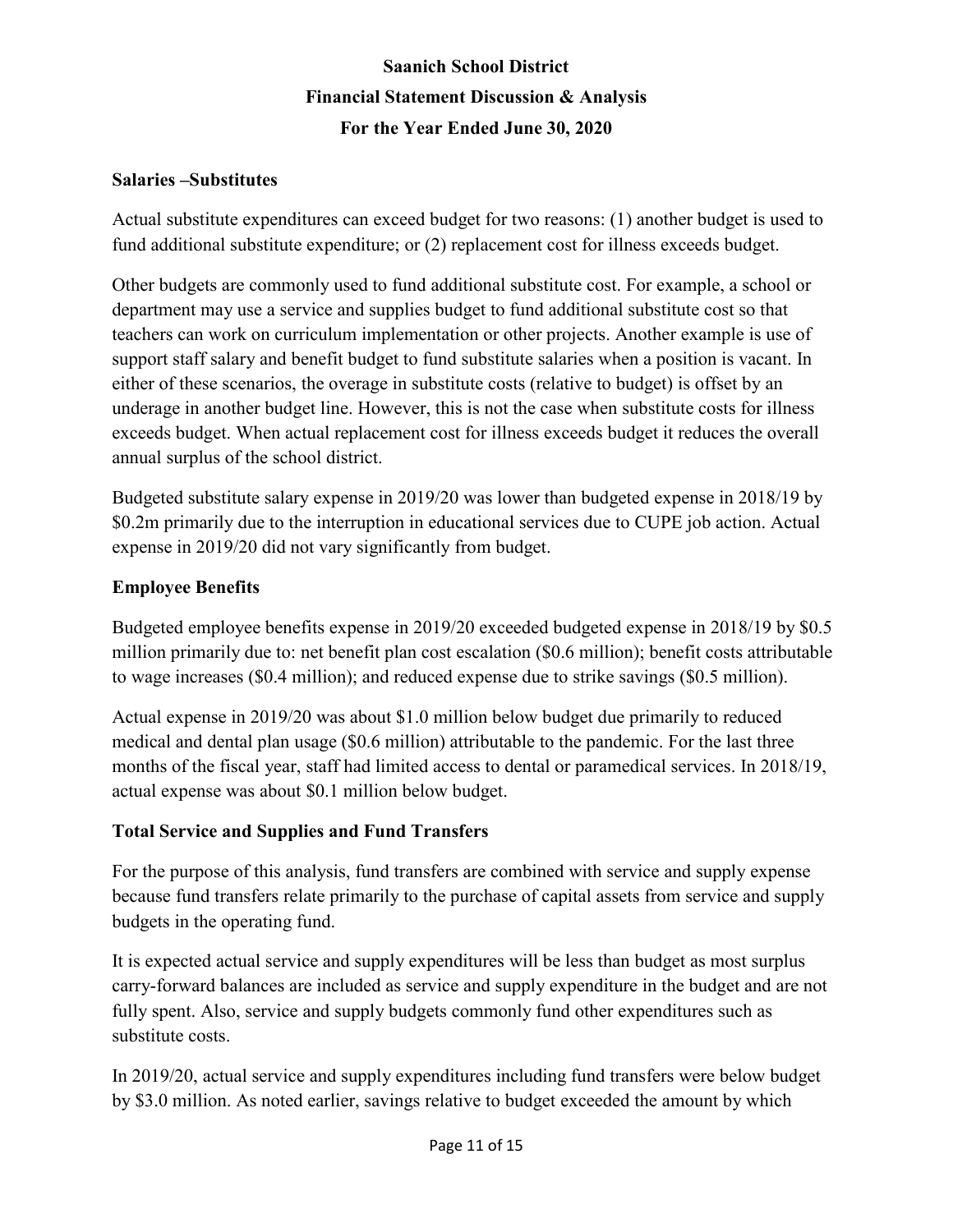### **For the Year Ended June 30, 2020**

carry-forward balances were reflected in the budget by \$1.4 million and was attributable, in part, to restriction of non-essential expenditures from April 2020 to June 2020.

|  | Analysis of Variances by Function |  |
|--|-----------------------------------|--|
|  |                                   |  |

| <b>Operating Fund</b> | Amended       | Actual     | Amended       | Actual     |
|-----------------------|---------------|------------|---------------|------------|
| <b>Expenditure by</b> | <b>Budget</b> | 2019/20    | <b>Budget</b> | 2018/19    |
| <b>Function</b>       | 2019/20       |            | 2018/19       |            |
|                       |               |            |               |            |
| Instruction           | 66,419,590    | 62,800,277 | 66,533,155    | 64,158,672 |
| District              | 2,907,109     | 2,906,935  | 2,977,418     | 2,861,982  |
| Administration        |               |            |               |            |
| Operations and        | 9,648,093     | 7,973,447  | 8,858,724     | 8,572,441  |
| Maintenance           |               |            |               |            |
| Transportation        | 1,387,630     | 1,281,784  | 1,346,388     | 1,405,057  |
| Fund transfer         | 480,376       | 1,769,439  | 559,590       | 679,587    |
|                       |               |            |               |            |
| <b>Total</b>          | 80,842,798    | 76,731,882 | 80,275,275    | 77,677,739 |

**Instruction –** In 2019/20 instruction expense was less than budget by \$3.6 million and in 2018/19 it was less than budget by \$2.4 million. This variance relative to budget in 2019/20 was attributable to employee benefits and services and supplies costs being below budget. In 2018/19, benefit costs were close to budgeted costs.

**District Administration** – Actual district administration expense in 2019/20 was consistent with budget.

**Operations and Maintenance and Fund Transfer –** Fund transfers primarily represent operations and maintenance expenditures that meet the criteria for capitalization. When Operations and Maintenance expense is combined with fund transfers, expenditure was \$0.4 million below budget and was primarily attributable to unspent service and supply budget. This included unspent budget (\$0.2 million) for the installation of portable classrooms, as this project continues into the next fiscal year. In 2019/20, a larger proportion of expenditure was capitalized (and reported as fund transfer) compared to 2018/19 due to increased investment in IT infrastructure and portable classrooms.

### Accumulated Operating Surplus

Understanding the components of accumulated operating surplus is necessary for knowing how much of the balance relates to multi-year funding of programs (surplus carry-forwards) and how much of the balance is available to reduce financial risk associated with unforeseen expenditures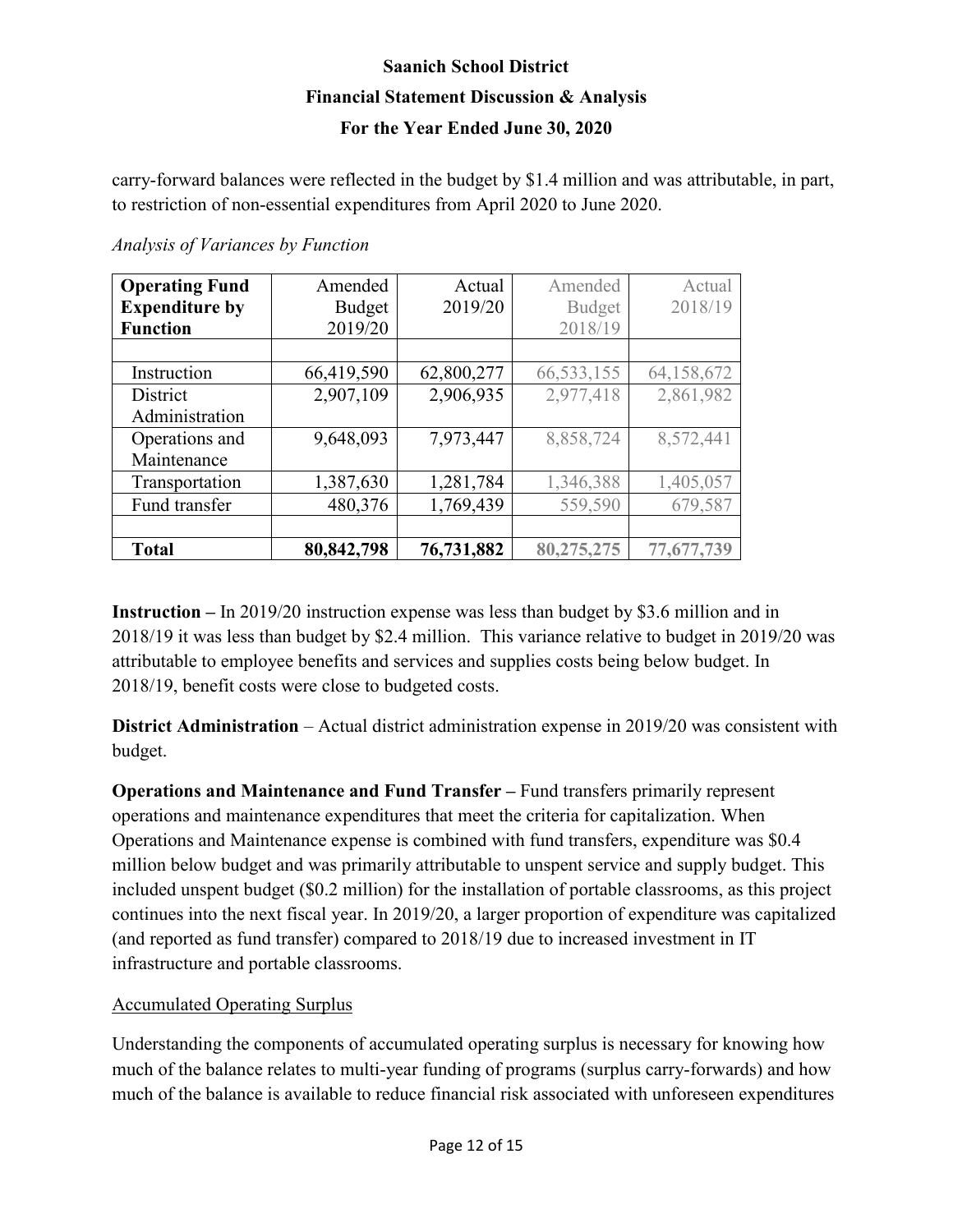or to fund additional expenditures in the future. The components of closing accumulated surplus are presented in the table below:

|                                              | June 2020 | June 2019 | Change      |
|----------------------------------------------|-----------|-----------|-------------|
| District Activities (multi-year funding)     | 886,264   | 830,450   | 55,814      |
| School Activities (multi-year funding)       | 868,429   | 983,039   | (114, 610)  |
| District Priority/Contingency                |           | 886,914   | (886, 914)  |
| Appropriated for Budget in Following Year    | 3,066,022 | 840,150   | 2,225,872   |
| <b>Total Internally Restricted</b>           | 4,820,715 | 3,540,553 | 1,280,161   |
| Contingency Reserve (Unappropriated Surplus) | 700,000   | 1,700,000 | (1,000,000) |
| <b>Unrestricted Surplus</b>                  | 1,157,363 | -         | 1,157,363   |
| <b>Total Accumulated Surplus</b>             | 6,678,078 | 5,240,553 | 1,437,524   |

The 2019/20 Amended Budget included appropriation of accumulated surplus of \$1,261,964 to fund continuing expenditures<sup>[4](#page-13-0)</sup>. In the 2020/21 preliminary budget (adopted June 2020), this amount increased by \$1,804,058 to \$3,066,022. This increased appropriation was necessary to offset a decrease in budgeted international revenues (resulting from restrictions on study permits during the pandemic). This increased appropriation for budget was funded, in part, by allocation of \$1 million from the contingency reserve reducing the balance from \$1.7 million to \$0.7 million.

District Priority/Contingency has historically represented surplus available at the district level to fund new initiatives. At this time, no amount has been allocated to District Priority/Contingency due to increased financial risk and uncertainty. Allocation of residual accumulated surplus available (\$1,157,363) will revisited in the fall following confirmation of fall enrolment and funding.

<span id="page-13-0"></span> <sup>4</sup> The 2019/20 Preliminary Budget included appropriation of accumulated surplus of \$840,150 to fund continuing expenditures. This increased in the amended budget to \$1,261,964.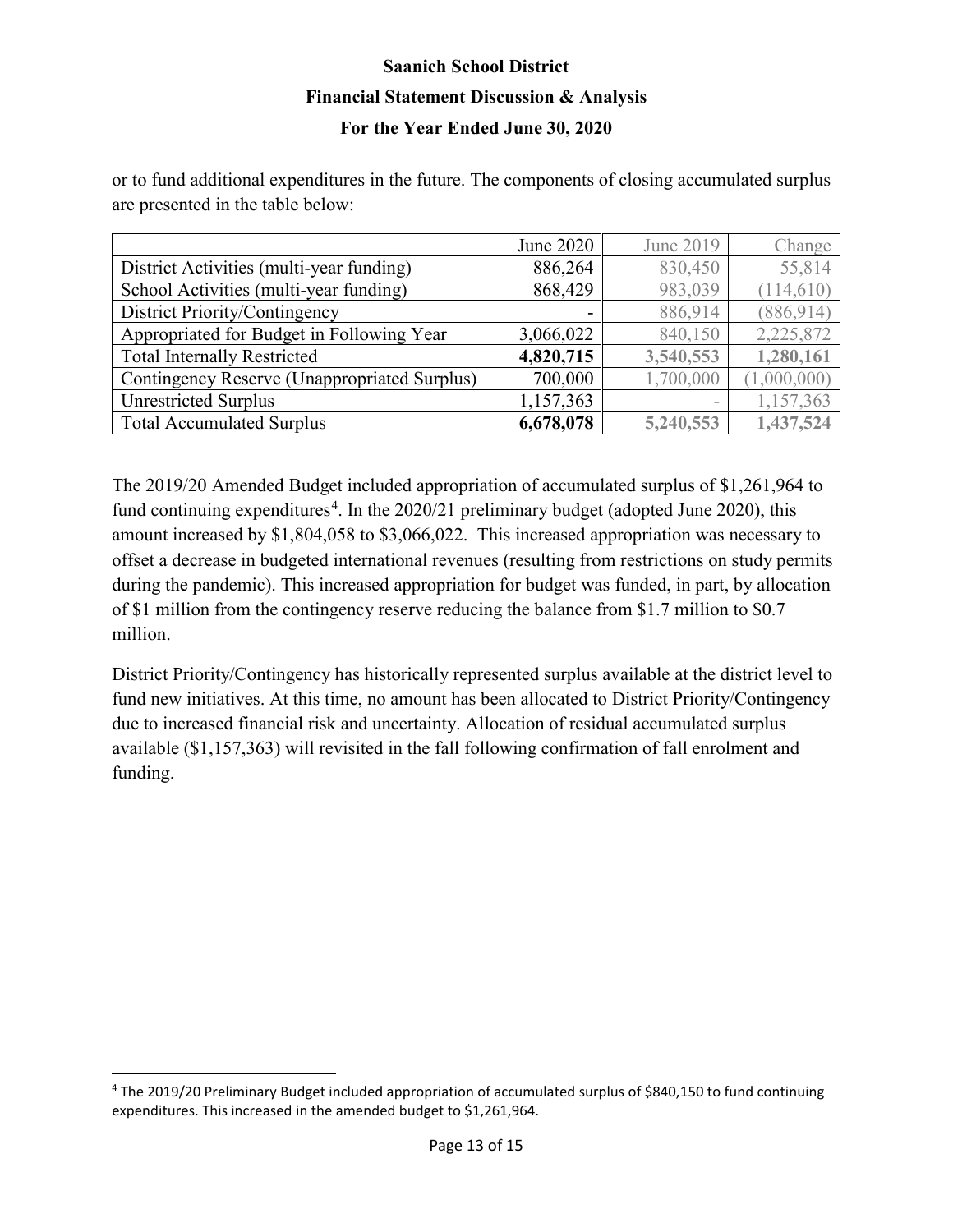### **Statement of Operations by Fund – Special Purpose Fund**

|                       | <b>Amended Budget</b><br>2019/20 | <b>Actual 2019/20</b> | Amended<br>Budget 2018/19 | <b>Actual 2018/19</b> |
|-----------------------|----------------------------------|-----------------------|---------------------------|-----------------------|
|                       |                                  |                       |                           |                       |
| Provincial            | 8,762,541                        | 8,835,766             | 8,703,344                 | 9,066,815             |
| Grants                |                                  |                       |                           |                       |
| <b>Other Revenues</b> | 3,504,000                        | 2,732,671             | 3,419,246                 | 3,860,361             |
| Expenditures          | (12, 266, 541)                   | (11, 542, 984)        | (12, 282, 430)            | (12, 934, 123)        |
| Fund transfers        | ۰                                | (25, 453)             | 159,840                   | 6,947                 |
| <b>Annual Surplus</b> | -                                | -                     |                           |                       |
| (Deficit)             |                                  |                       |                           |                       |

Provincial grants in 2019/20 are consistent with budget and with prior year. Other revenues consists primarily of school generated program revenues and decreased in 2019/20 relative to budget and prior year following the suspension of in-class instruction beginning April 2020.

Detailed information on the special purpose fund is presented in schedules 3 to 3A following the notes to the financial statements.

### **Statement of Operations by Fund – Capital Fund**

|                            | <b>Amended Budget</b> | Actual      | <b>Amended Budget</b> | Actual      |
|----------------------------|-----------------------|-------------|-----------------------|-------------|
|                            | 2019/20               | 2019/20     | 2018/19               | 2018/18     |
|                            |                       |             |                       |             |
| Revenues                   | 4,183,304             | 4,519,075   | 4,370,869             | 4,416,838   |
| Expenses                   | (6,027,000)           | (6,027,000) | (5,867,687)           | (5,969,497) |
| <b>Fund Transfers</b>      | 480,376               | 1,794,892   | 399,750               | 672,640     |
| (capital assets)           |                       |             |                       |             |
| purchased in other         |                       |             |                       |             |
| funds)                     |                       |             |                       |             |
| Change in                  | (1,363,320)           | 286,967     | (1,097,068)           | (880, 019)  |
| <b>Accumulated Surplus</b> |                       |             |                       |             |
|                            |                       |             |                       |             |
| Opening Accumulated        | 27,498,834            | 27,498,834  | 28,378,853            | 28,378,853  |
| Surplus                    |                       |             |                       |             |
| Closing Accumulated        | 26,135,514            | 27,758,801  | 27, 281, 785          | 27,498,834  |
| <b>Surplus</b>             |                       |             |                       |             |

It is expected that revenues and expenses in the capital fund will be predictable and consistent, as they reflect the recognition of capital funding (as revenue) and the usage of capital assets over their life (as amortization expense). Fund transfers from the operating fund were greater than